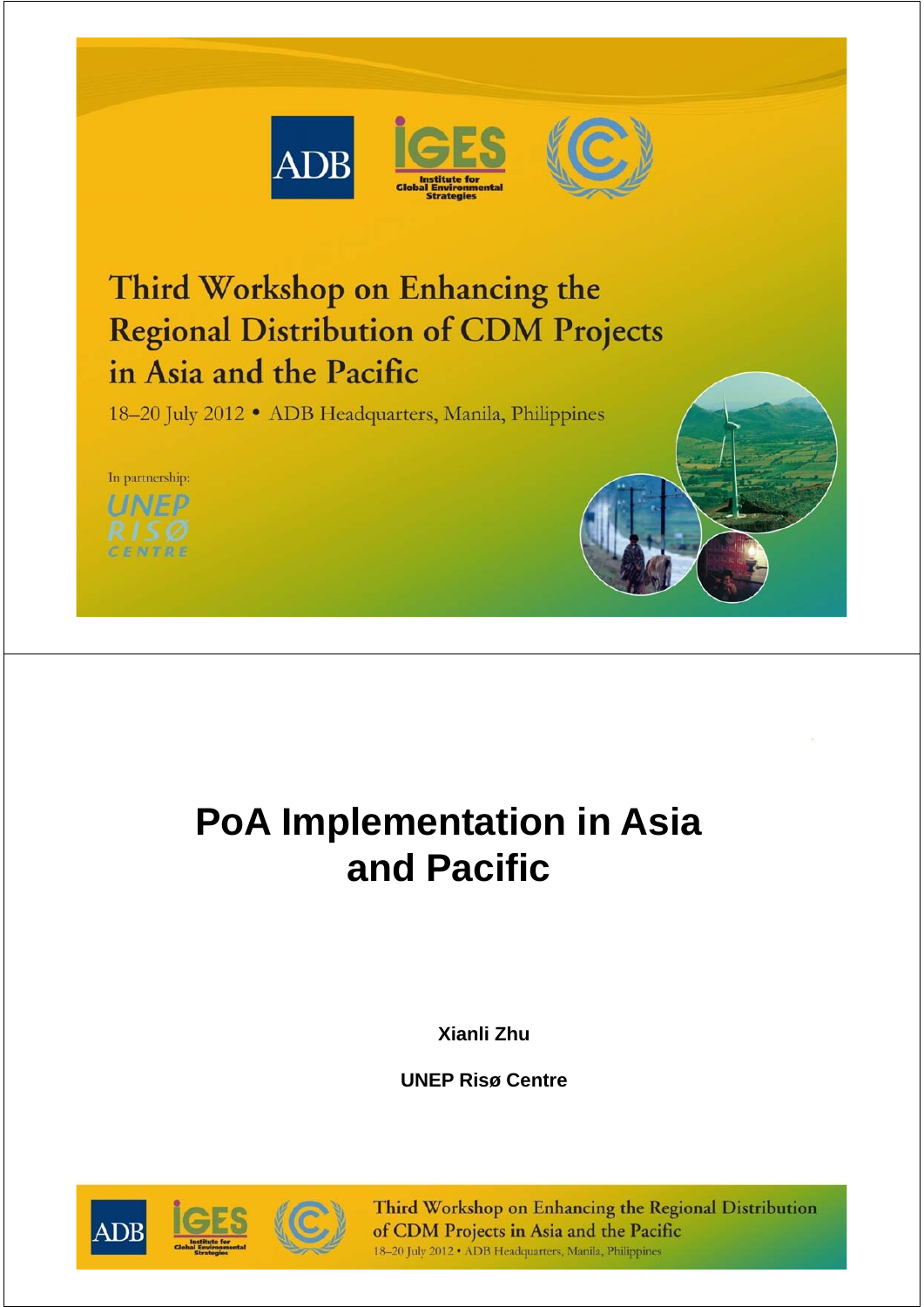#### **PoAs Starting Public Comments each Month**

Since the first PoA submitted in December, as of 30 June 2012, 352 PoAs have been submitted to the UNFCCC, of which 20 are registered, 325 are still at validation stage, while 7 have requested registration .





Third Workshop on Enhancing the Regional Distribution of CDM Projects in Asia and the Pacific 18-20 July 2012 · ADB Headquarters, Manila, Philippines

### **Sectoral Focus – PoAs vs normal CDM Projects**





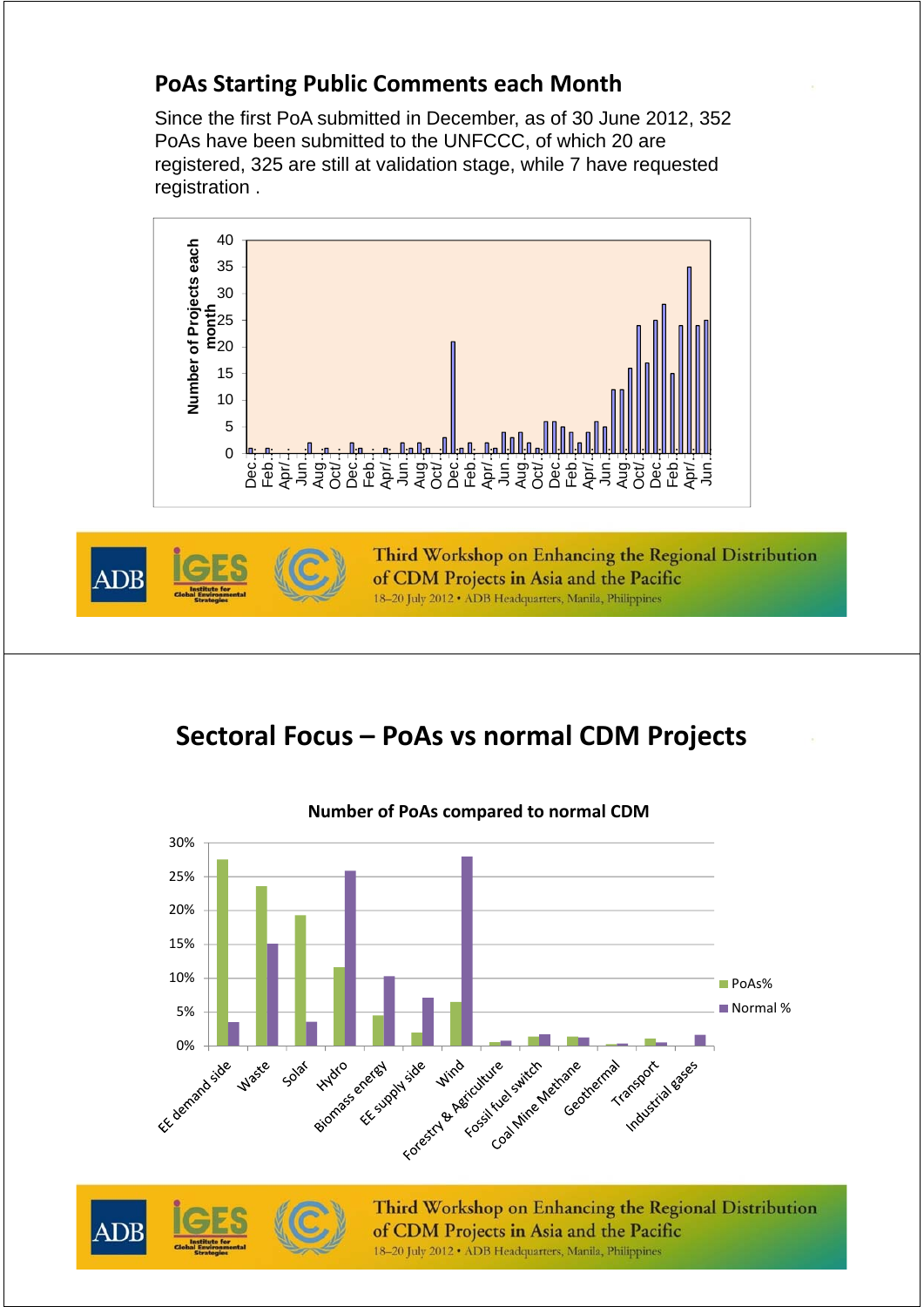#### **Regional Distribution – PoAs vs CDM projects**





Third Workshop on Enhancing the Regional Distribution of CDM Projects in Asia and the Pacific 18-20 July 2012 . ADB Headquarters, Manila, Philippines

#### **PoAs in Asia and Pacific countries**

| <b>Country</b>              | <b>Total</b> | Validation     | Request registration | Registered |
|-----------------------------|--------------|----------------|----------------------|------------|
| Bangladesh (LDC)            | 5            | 3              |                      | 2          |
| China                       | 47           | 44             | 1                    | 2          |
| India                       | 33           | 30             |                      | 3          |
| Indonesia                   | 15           | 13             | 1                    |            |
| Malaysia                    | 9            | 8              |                      |            |
| Mongolia                    | 1            | 1              |                      |            |
| Nepal (LDC)                 | 3            | 3              |                      |            |
| North Korea                 | 4            | 4              |                      |            |
| Pakistan                    | 2            | $\overline{2}$ |                      |            |
| Papua New Guinea            |              |                |                      |            |
| Philippines                 | 10           | 9              |                      |            |
| Singapore                   | 4            | 4              |                      |            |
| South Korea                 | 12           | 11             |                      |            |
| Sri Lanka                   | 2            | 2              |                      |            |
| Thailand                    | 9            | 9              |                      |            |
| Vietnam                     | 12           | 11             | 1                    |            |
| Israel                      |              | 1              |                      |            |
| Lebanon                     |              | 1              |                      |            |
| Saudi Arabia                | 4            | 4              |                      |            |
| <b>United Arab Emirates</b> | 3            | 3              |                      |            |
| Yemen                       |              |                |                      |            |
| <b>Total</b>                | 179          | 155            | 4                    | 10         |



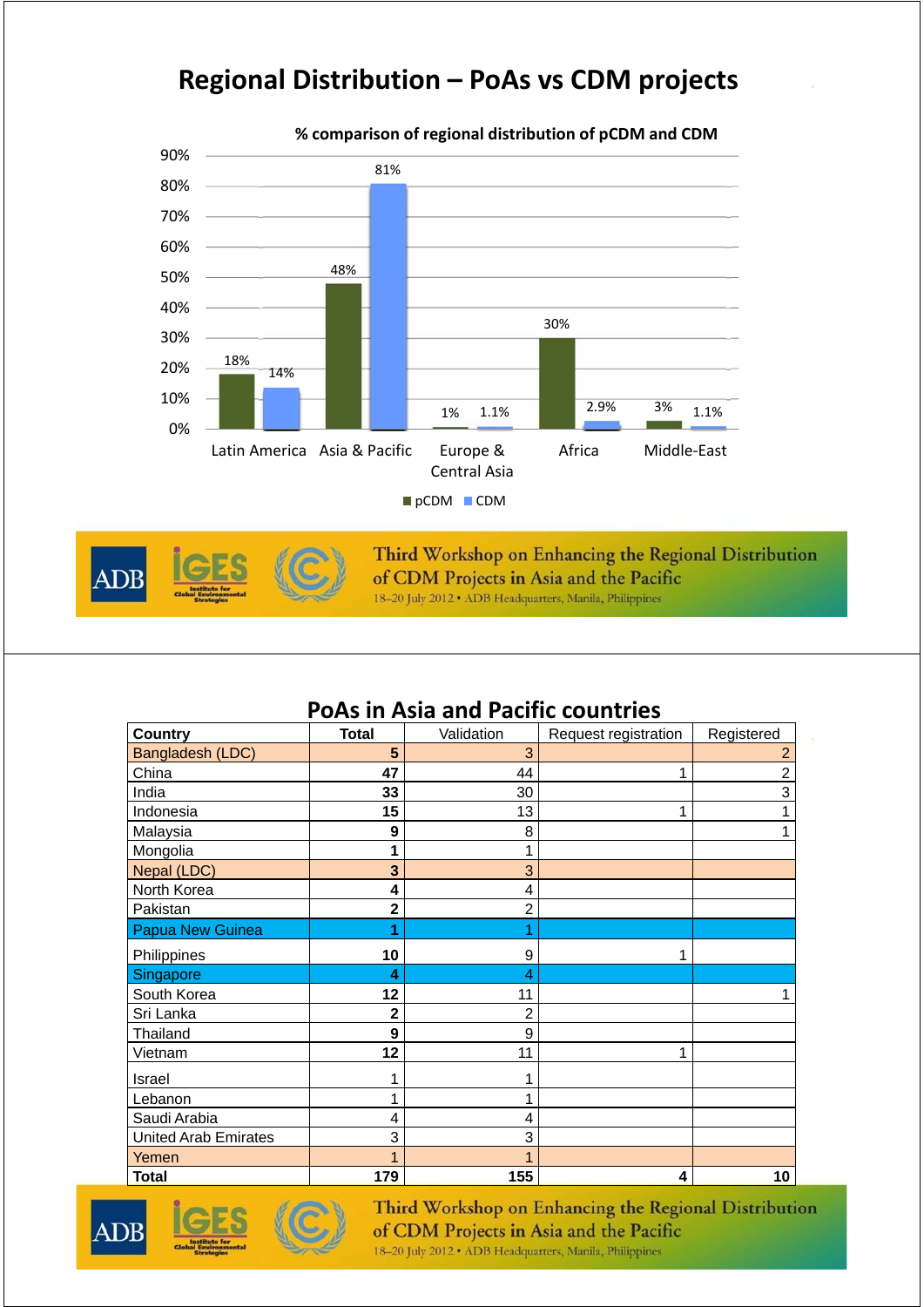

### **Main Contents of the 179 PoAs in Asia and Pacific**

- Methane Avoidance(49): mainly anaerobic treatment and biogas collection/composting from manure, domestic waste, agriculture waste (palm oil waste, industrial waste, and waste water).
- Solar(24): mainly solar PV, also a few solar thermal, solar water heating, and solar lamps.
- Household energy efficiency (22): (mainly about lighting, cooking stoves, and electricial appliances
- Other Renewables (26): hydropwer, biomass, wind, combination of several types of renewable energy under a single PoA
- Energy efficiency Service (12) : lighting/street lighting, air conditioning, energy efficieny for public buildings, commercial buildings



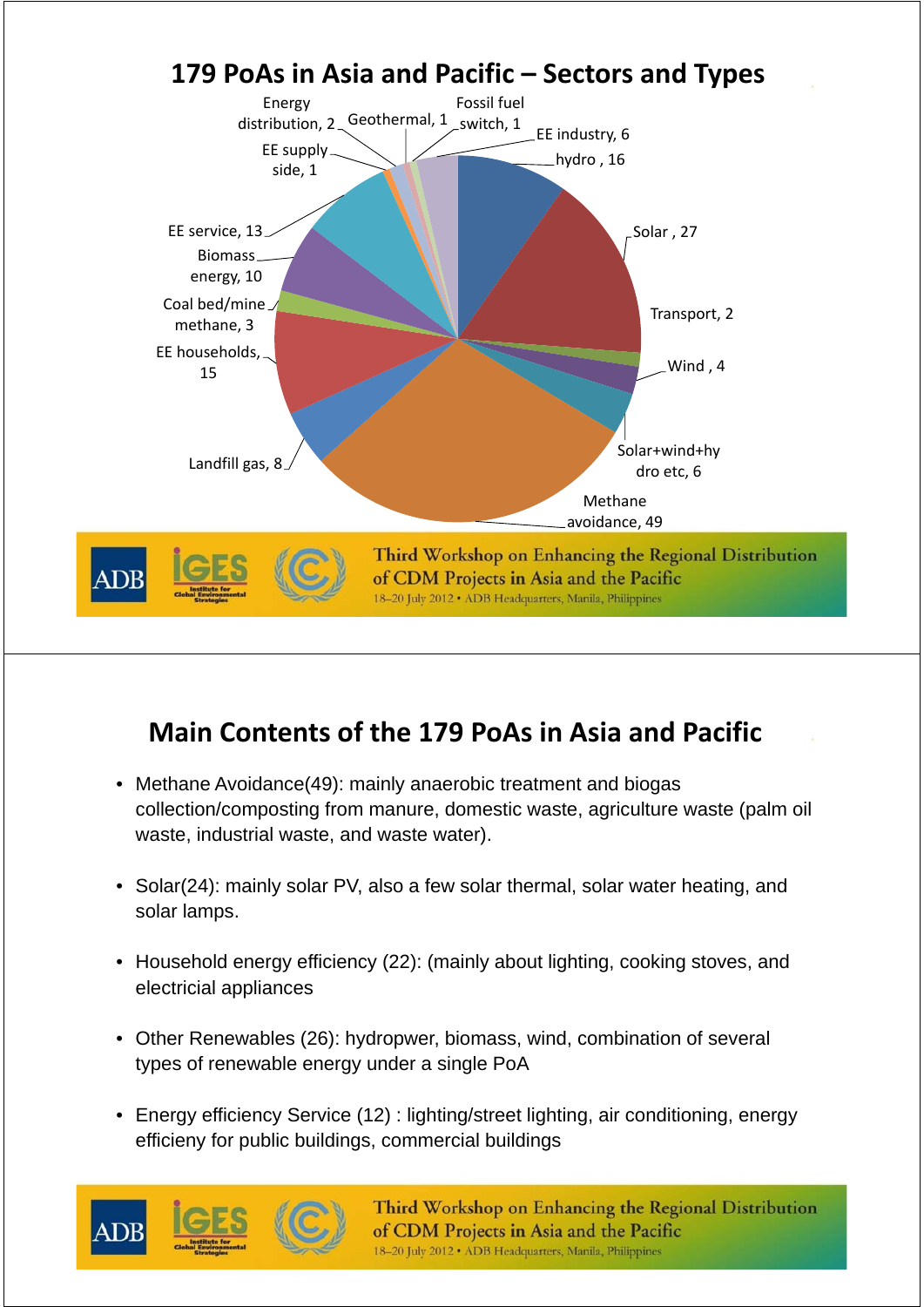### **Boundary and Scale**

#### **Boundary of PoAs in the Pacific:**

- Entire host country: a large part of the PoAs cover the whole host country
- Some covers only part of the country (certain province(s)/states, municipalities;
- Some covers a few countries
- There are a few inter-region PoAs, which covers countries from more than one continent (e.g. a international water purification PoA covers almost all countries with DNA, a LED distribution PoA covers 20 SIDS countries in Latin America and Pacific, as well as Malaysia and Indonesia, another LED distribution PoA covers China, India and over a dozen of other developing countries; two Renewable energy programs covering some Middle East and African countries

**Methodology:** The majority of PoAs apply small scale methodologies



Third Workshop on Enhancing the Regional Distribution of CDM Projects in Asia and the Pacific 18-20 July 2012 · ADB Headquarters, Manila, Philippines

### **Coordinating entities and Consultants**

- The coordinating entities are mainly private companies which works on carbon finance or energy sector companies, technology/equipment providers, financial instituions/development banks, as well as government agencies or public sector insitutions
- Many of the PoAs/CPAs have been developed with the support of international/national consultant companies



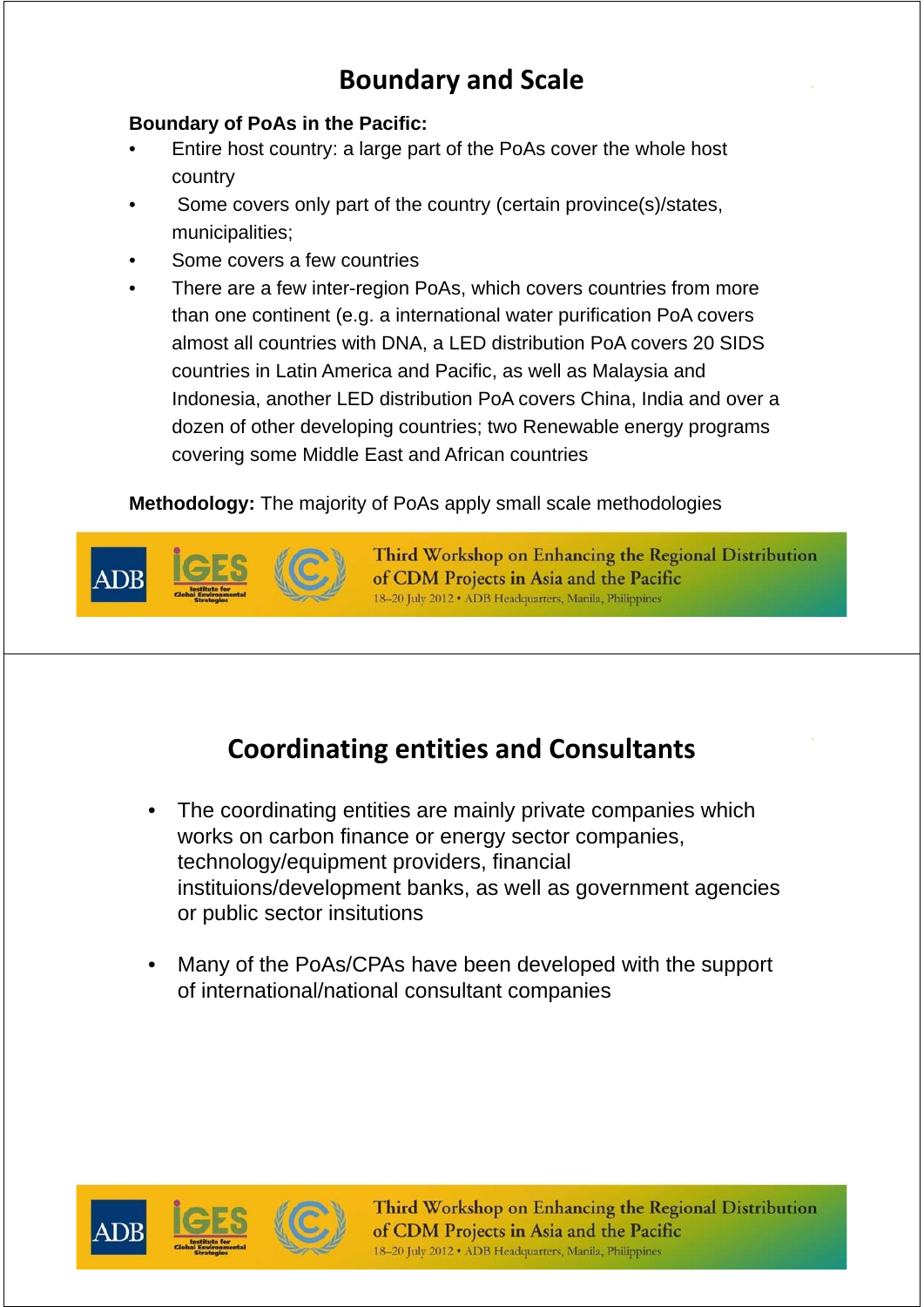

#### **PoAs in SIDS and LDCs in Asia and Pacific**

Among the 38 SIDS countries, 15 are in the Asia Pacific, so far only 2 of them have PoAs: PNG and Singapore.

There are 14 Least Developed Countries in Asia and Pacific, 6 of them have regular CDM projects, but only Bangladesh and Nepal have PoAs.



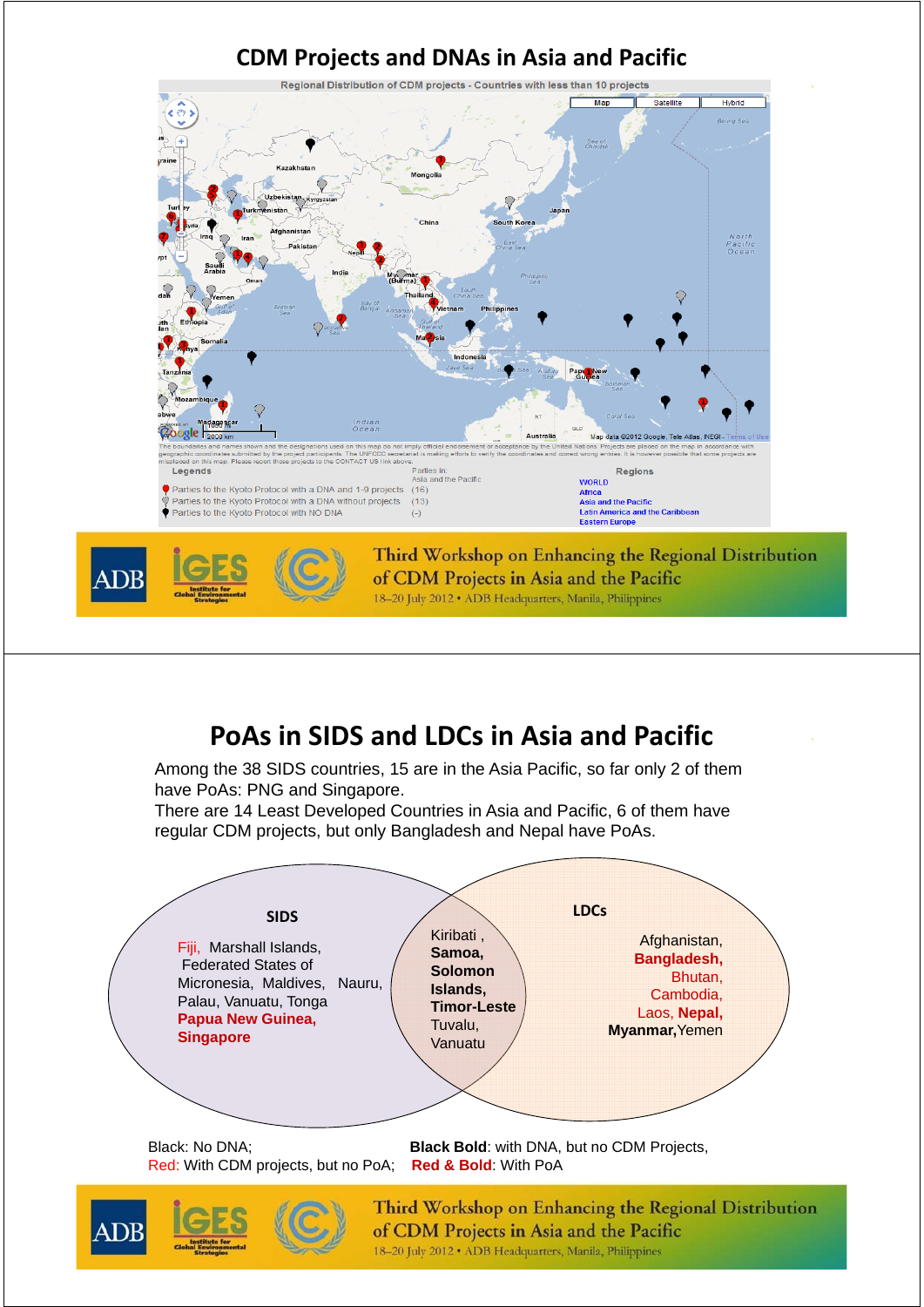### **Potential and Challenges of Implementing PoAs in SIDS**

Country profile: small population scattered at small islands, mainly tourist and fishing, per capita low and total energy consumption small, relying on imported fossil fuel for energy.

Potential for PoAs: some potential for renewable energy, especially solar, biofuel, and hydro in some relatively big SIDSs,energy efficiency for lighting, air conditioning, tourist sector

National interested in CDM and market-based mitigation mechanism: high

Barriers:

High transaction costs: Far away from other countries, each country emission reduction small (maybe even capital city only has 1000 street lighting bulbs, few bus lines);

Ship transport is a main source of emissions, but part is international and lacks of methodology;

Regional PoAs could be an option, but many countries still do not have DNAs



Third Workshop on Enhancing the Regional Distribution of CDM Projects in Asia and the Pacific 18-20 July 2012 . ADB Headquarters, Manila, Philippines

## **Various solutions**

#### **Making use of the various supporting measures already in place:**

- CDM loan scheme for countries with less than 10 projects (most LDCs and SIDS countries meat this criteria)
- Exempting additionality demonstration for microscale projects (up to one-third of the small-scale limit) in SIDS/LDCs
- Projects located in LDCs are exempted from paying registration fee
- EU ETS Phase III (2013-2020) has no market entry limit for CERs from LDCs

#### **Additional efforts**

- More efforts on CDM capacity building in LDCs, SIDS and countries with less than 10 projects
- Standardised baseline development and application to reduce transaction costs
- Developing multi-country PoA to reduce the transaction costs for each CER, and increase project/programme activity viability
- Public awareness raising, creating supportive environment for CDM project/PoA implementation in the countries with less than 10 projects